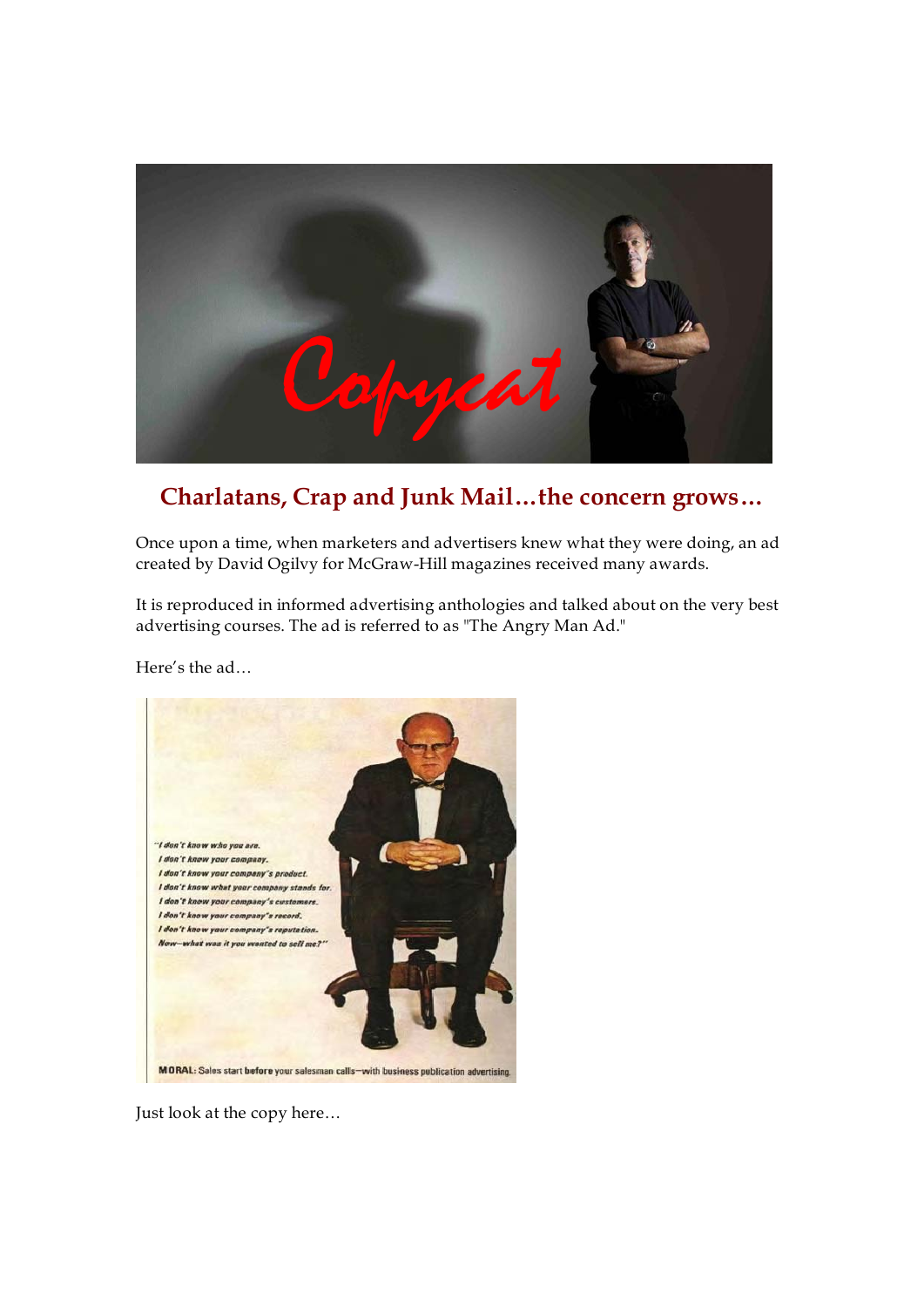*"I don't know who you are. I don't know your company. I don't know your company's product. I don't know what your company stands for. I don't know your company's customers. I don't know your company's record. I don't know your company's reputation.*

## *Nowwhat was it you want to sell me?"*

That's a message that's so, so, *sooooo* relevant to today's marketing challenges…

And here's why…

The person you are writing to today, with your expensively produced DM pack, cleverly written email or your costly ad or insert, has no interest in you, your products or services or your brand.

They are not waiting for your communication. Please believe it. Not in the slightest.

In actual fact - quite the opposite...

Don't think they know who you are and what you do. Because, the odds are they don't.

It appears that this fact is still not accepted out there. Companies are continuing to churn out work that takes so much for granted.

This is a disease called COA – the Curse Of Assumption.

And loads of people suffer from it.

It's an infliction that can waste everyone's time – both the originators of marketing messages that suffer from it - and the recipients who receive it.

But, it can also be very, very expensive for the originators as well. Because 99.9% of these kind of messages (or very close) get binned within TEN SECONDS…

Or probably quicker…

You will have received hundreds so far this year.<br>Here's one I kept for no other reason than to present it at marketing shows worldwide as a great example of how to waste money…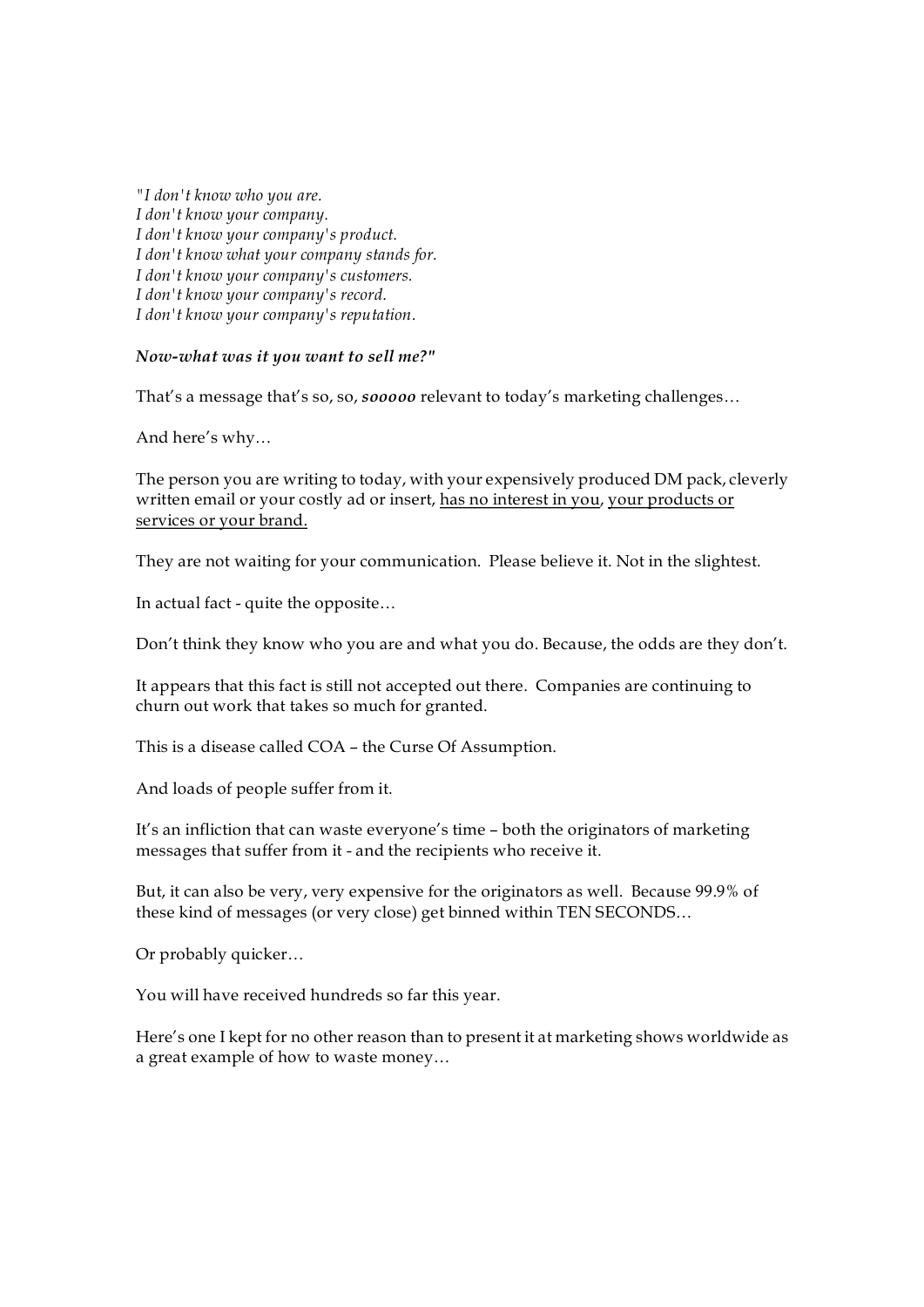



**ANDY OWEN** ANDY OWEN & ASSOCIATES LTD 1 HIGHFIELD ROAD HALL GREEN **BIRMINGHAM B28 OEL** 

Dear ANDY OWEN,

**Re: Concept and Branding Solutions** 

Vescom UK, formerley known as Helen Sheane Ltd has long been recognised as one of the most innovative suppliers of surface finishes for commercial interiors. Our traditional customers have been and continue to be architects and interior designers. It is therefore possible that Vescom is a name you will be unfamiliar with.

However, having recognised the increasing involvement of advertising/branding companies in the formulation of interior concepts and schemes for both corporate and retail clients I have taken the liberty of enclosing our latest corporate brochure.

The brochure provides a breif overview of our products, capabilities, services and informationon how to obtain more detailed advice and assistance. Vescom has a proven track record of providing interior solutions to a wide variety of blue chip commercial clients spanning the corporate, hospitality, leisure and retail sectors. By the way of example our innovative Di Noc flexible laminate film was recently utilised in the first UK store opened by the Comme des Garcons chain in London. Our XL concept has provided custom imagery for House of Fraser's new in store restaurants and a selection of our standard wall coverings are creating contemporary interiors for the Marriott hotel brand in the UK.

I am Sure that at least one of our products or services can play a part in helping you to deliver optimum results to your clients. We look forward to assisting you and would kindly ask that in the event of this brochure not having been addressed to the most appropriate recipient within your organisation that it is forwarded on to him or her.

Yours sincerely

Milan Cvetkovic

Milan Cvetkovic **Managing Director** 

Part of the Vescom Group

**Helen Sheane Limited** Canada Clos Cantaur<br>
Danbury<br>
Oxon. OX16 2RT<br>
Telephone: 01295 273644<br>
Facsimile: 01295 273646

Email: info@helensheane.com

London Telephone: 020 7258 3700<br>Facsimile: 020 7706 0433

Scotland Telephone: 0141 222 4760<br>Facsimile: 0141 222 4764 Ireland

Telephone: 01 661 9899<br>Facsimile: 01 661 9901

Registered Office as above<br>Registered Number: 1230190 En<br>VAT Number: 217 4670 64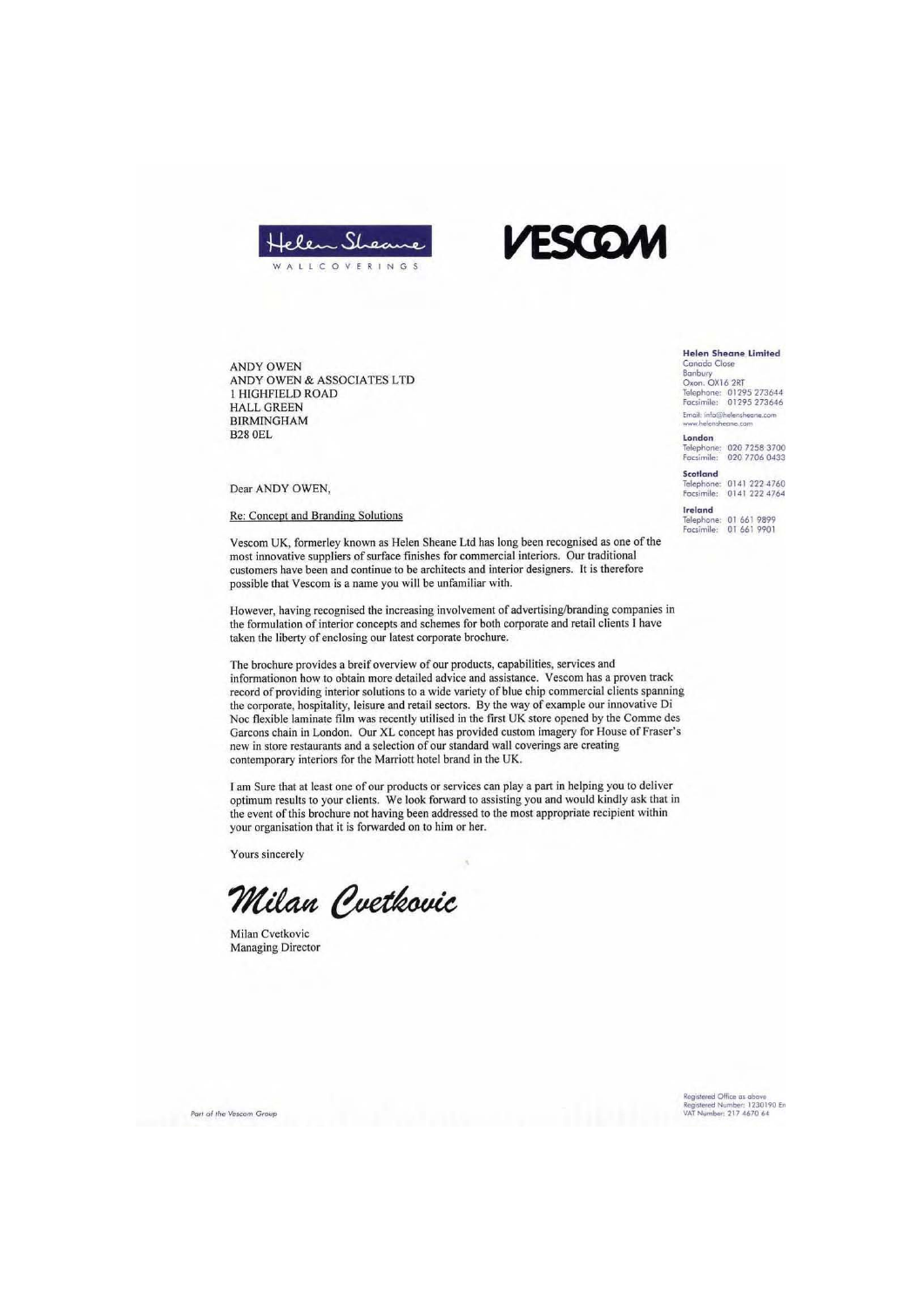There's so much wrong with this, it's hard to know where to start. Address block in caps, wrong salutation, the use of the dreaded "re" in the subject line, no benefit in the headline, typos, computer generated signature et al…

Bad as all that is, it's totally infected with COA. Just look at the first paragraph. All about the company and full of arrogance and assumption. Nothing about what they can do for *me*…

Another big time loser.

Crap like that is all around us, of course. Has been for years, but there's more of it now than ever before… Which brings me on to <sup>a</sup> topical point. Junk Mail.

As mentioned in the last article, I believe all of us who make our living in direct marketing should now be very concerned…

The industry - here and in the US - is currently in *big* trouble. Bigger than I thought, too…

DM is <sup>a</sup> commodity now. A numbers game. The whole industry is based on this. Lettershops, list brokers etc, they all depend on numbers for their living.

Yet our business isn't about numbers. It isn't about carpet-bombing homes.

Our industry is all about targeting. It doesn't make sense to speak to everyone to get to someone. It never did. So why are people still doing it?

As we all know, it's no surprise that the inevitable has finally happened.

The recipients of these ever-increasing, badly created and poorly delivered messages have said *"enough is enough"* 

*"We don't want it anymore". "Stop sending it". "Stop emailing me". "Stop calling me".* 

*"GO TO HELL…"*

But, to make matters much, much worse, large and small media owners are now encouraging consumers to register their dissatisfaction.

One of my local free newspapers were bragging a few weeks ago, that because of a local initiative, 13,000 homes (one in ten in the region) had registered with the Mailing Preference Service. Following this success, they are pushing it again and have said that they would be disappointed if they don't get ONE THIRD OF ALL HOMES to register by Christmas.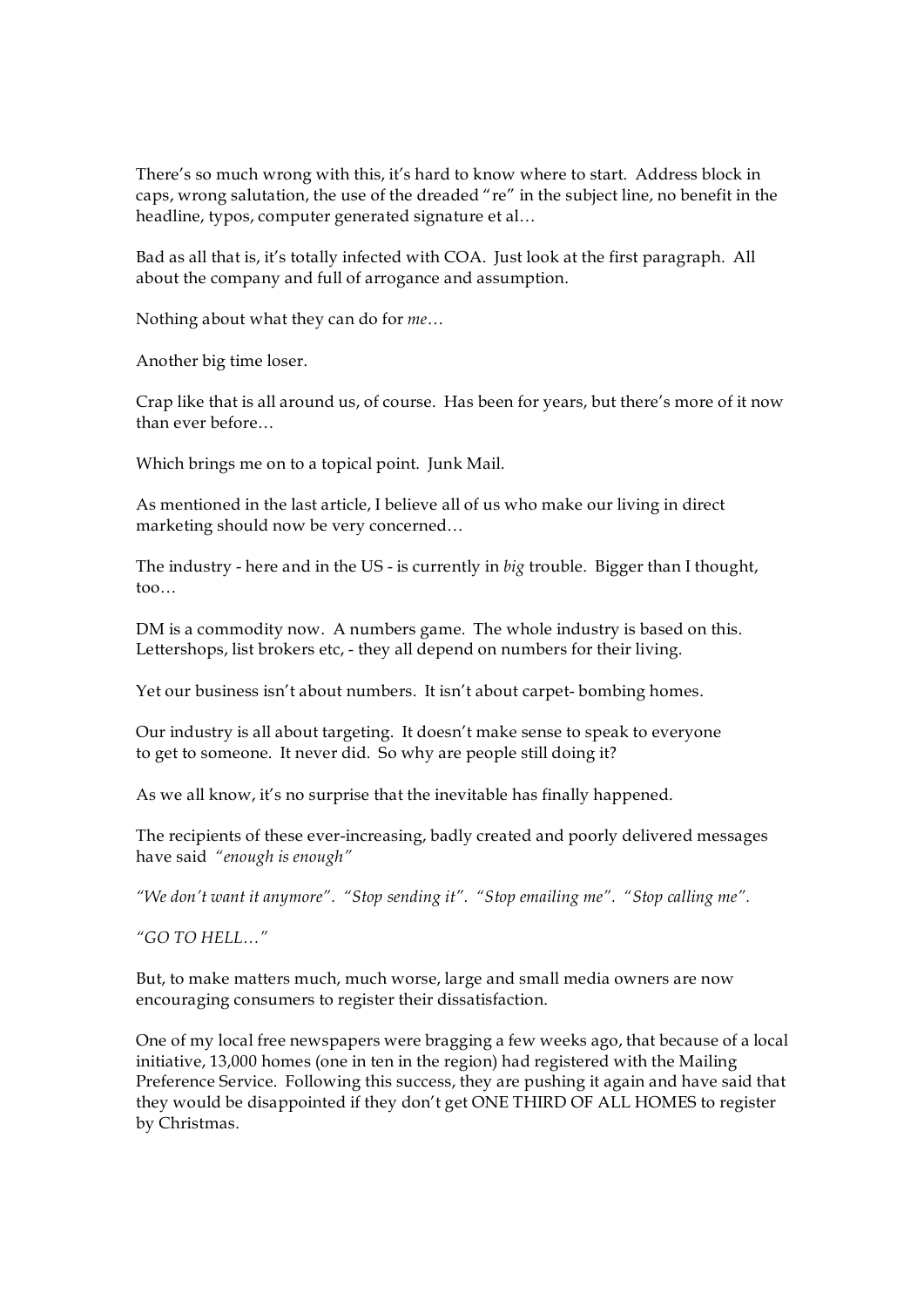Now the heavyweights have joined in. This was published in the Daily Mail last Thursday…



It's a knife in the guts.

And a knife that gets twisted when you look more closely at the box in the bottom right hand corner…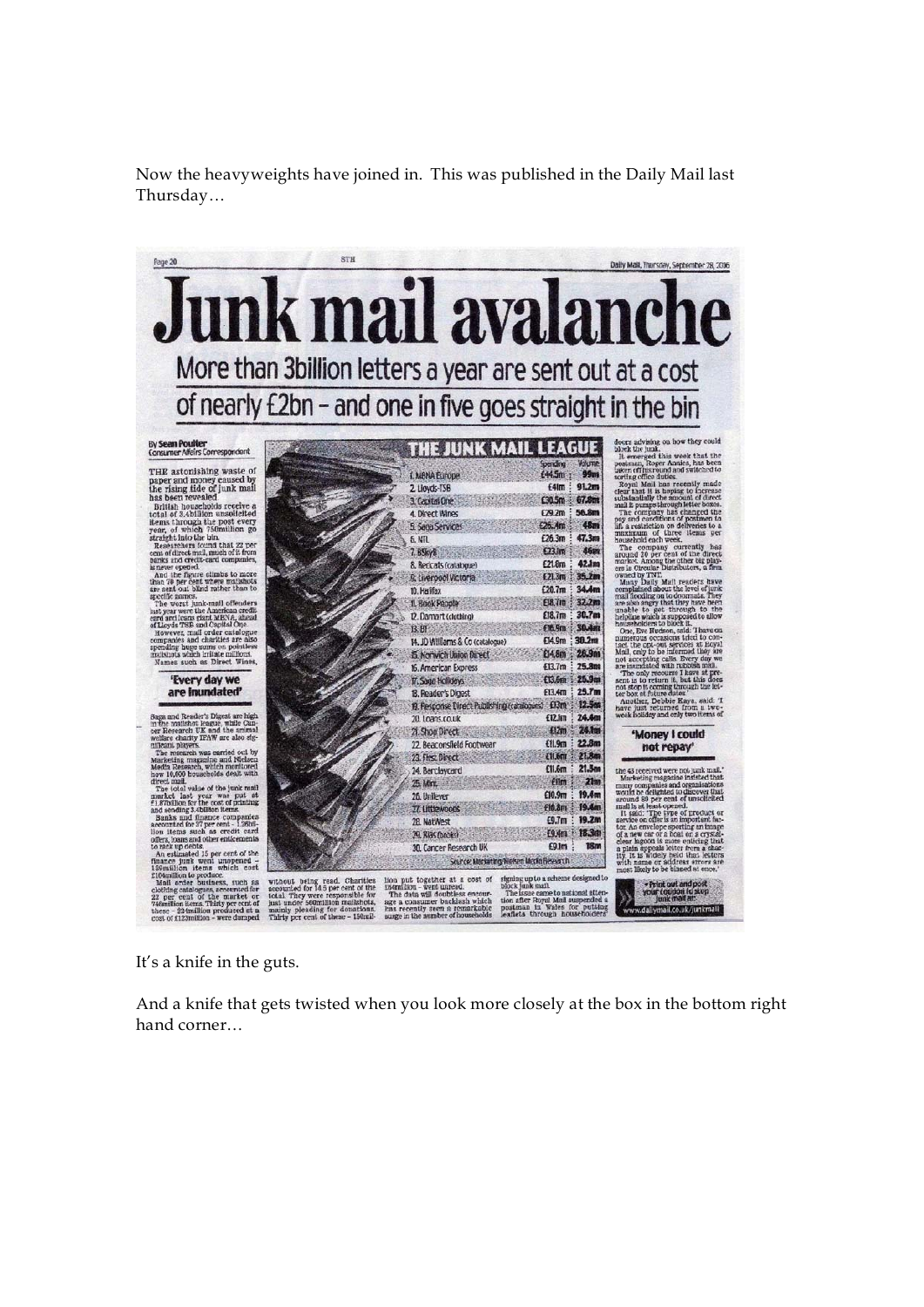

See where this is headed?

I'll tell you one thing. The way we're going, both here and across the pond, it won't be long before the majority of our targets are on *'do not write'*, *'do not call'*, *'do not even think about contacting me'* lists like this.

I think it's bloody scary and should be worrying to all of us. So, what's gone wrong here?

There are lots of views on this. I've discussed it with many people in the last couple of months. The last *Copycat* article on the problems out there, produced the largest postbag yet. And most of you appear to share my concerns.

The direct marketing business as we know it, is fast becoming dead in the water.

Because of charlatans and crap…

People are making decisions on strategic and direct marketing issues that they're *simply not qualified to make.*

There are increasing examples of individuals having a say in creative issues, when they have no understanding at all of how creative works in direct marketing.

And, as those of you that have been with me for a while in this column know, these misguided people are now having a bash at writing COPY as well… …because, anyone can do it, you see.

Easy peasy, lemon squeezy…

To make my point, look at this astonishingly poor example that my football club sent to me only a few weeks ago…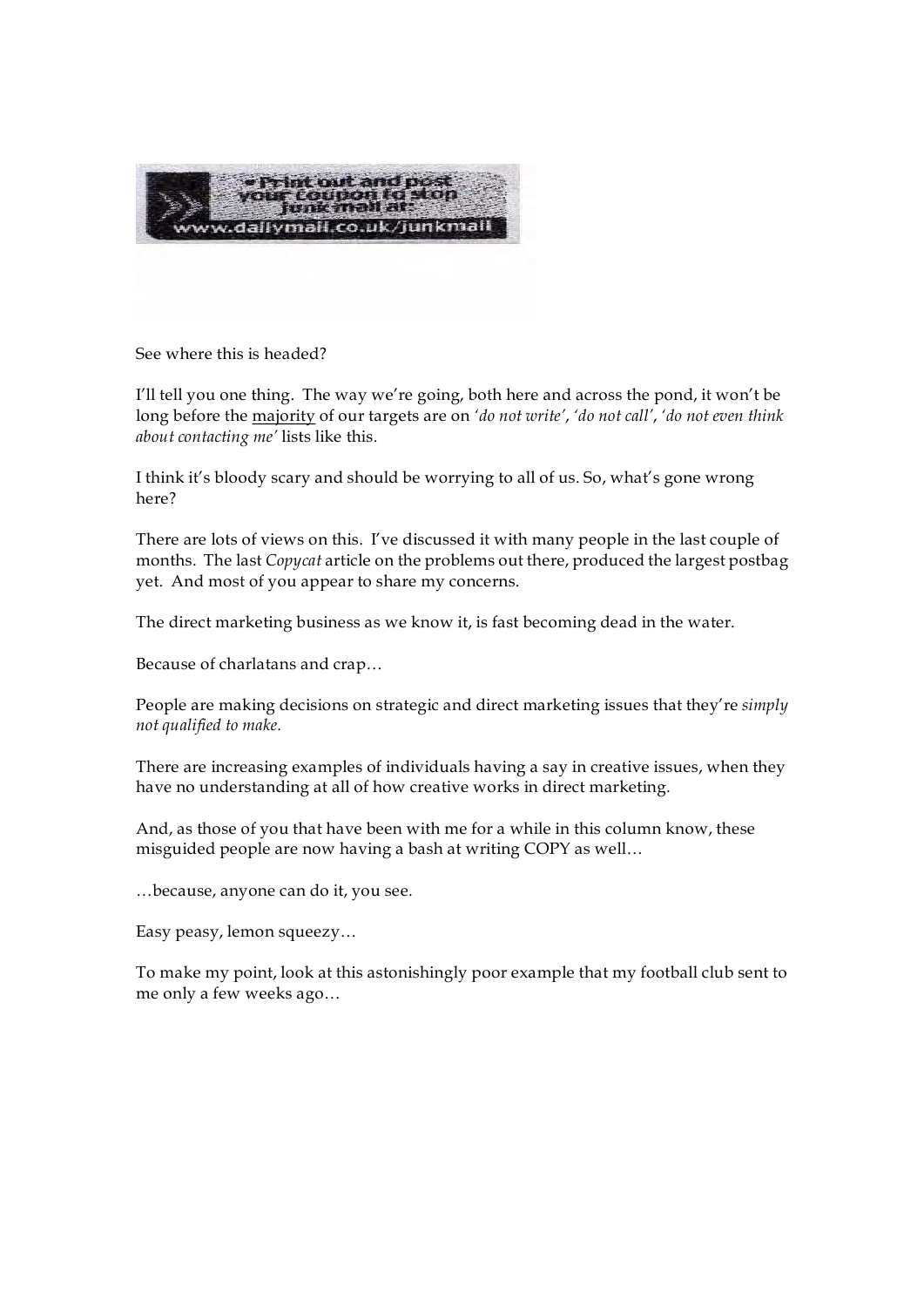



PO Box 81 Pendeford Business Park<br>Wobaston Road Wolverhampton WV9 5HZ

Website: www.wolvessavings.co.uk

Mr Andy Owen **Andy Owen**<br>Andy Owen & Associates Ltd<br>I Highfield Road, Hall Green Birmingham **W** Midlands **B28 OEL** 

September 2006

18994

Dear Mr Owen

New Wolves savings accounts-great for you and your club

We'd like to tell you about two new savings accounts designed to reward you and Wolves-<br>both have highly attractive rates to boost your savings return.

#### **Wolves Fixed Rate Savings Bond**

With the Wolves Fixed Rate Bond you'll receive a fixed rate of interest throughout the season. What's more if Wolves do well you'll receive an interest bonus at the end of the season. Plus if you open your account with £10,000 or more then you'll automatically receive an extra reward:

| <b>Amount Invested</b> | <b>Extra Reward</b>                 |
|------------------------|-------------------------------------|
| $£10,000+$             | I ticket to a Wolves home game      |
| $£25.000+$             | 2 tickets to a Wolves home game     |
| $£50.000+$             | 3 tickets to a Wolves home game     |
| $£100.000+$            | Use of a Wolves box for a home game |

#### **How the Account works**

- The rate on the account will be 4.70% gross (4.74% AER)
- The minimum opening balance is  $£10$  and the maximum is  $£1$  million
- If Wolves are promoted you'll receive a bonus of 0.45%  $\bullet$  $\cdot$
- If Wolves reach the play-off stage and do not get promoted, you'll receive a bonus of 0.35%
- Even if Wolves don't reach the play-off stage, you'll still receive an attractive rate of 4.70%
- The account will mature on 05/06/2007
- Wolves receive a payment of 0.35% of the total savings made
- · Interest will be paid at maturity

| Continued/ |
|------------|
|            |
|            |
|            |

Sub heads in YELLOW? I bloody ask you. It's beyond my comprehension that someone can even consider this, let alone do it and present it to the client.

But for someone at board level to then sign it off, just beggars belief...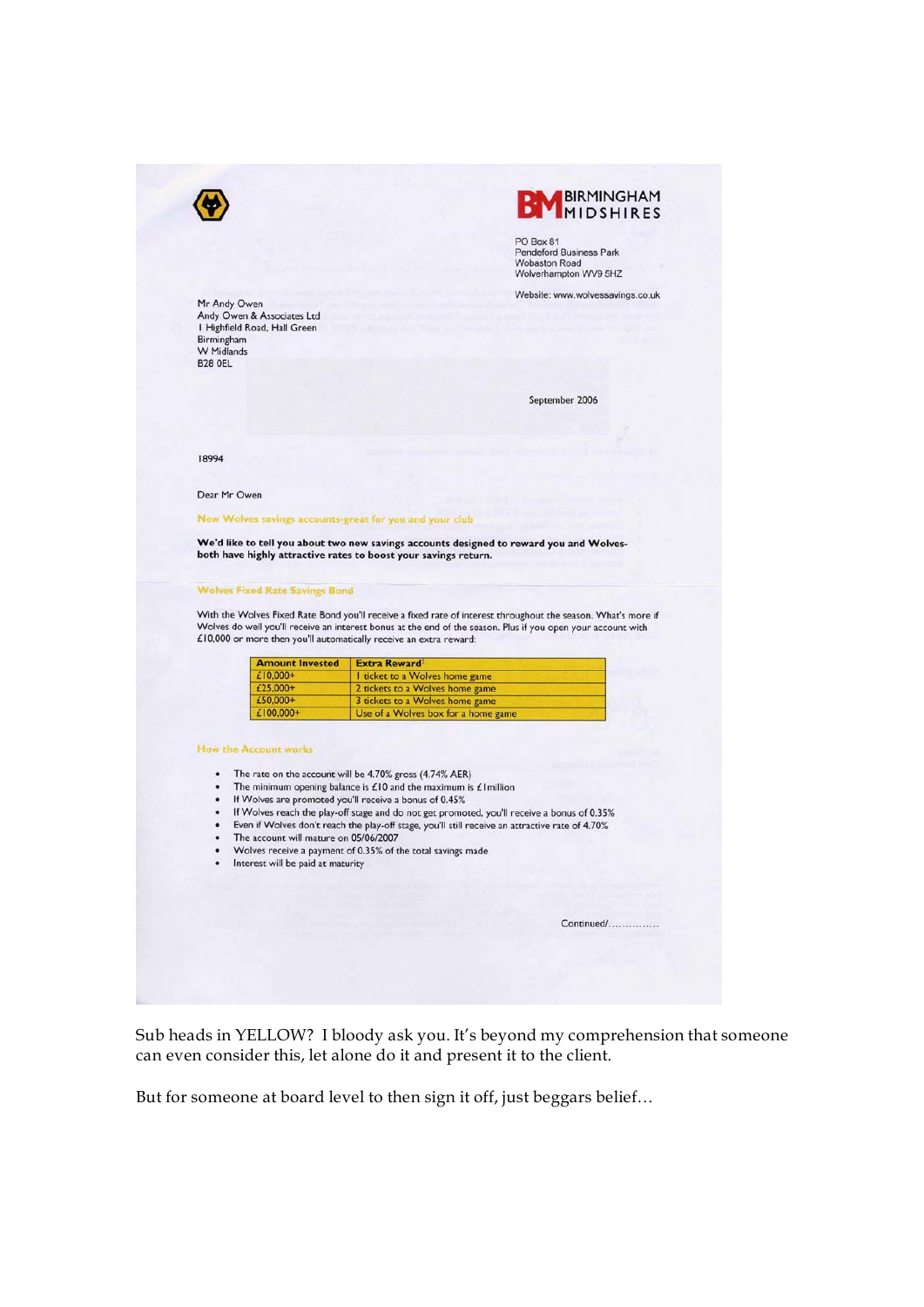*You couldn't make it up …*

Whatever's happened to the cutting edge in direct marketing thinking? It seems to me that we're all working in a vacuum now. The robots preside...

Everyone's just going through the motions...

The worst by far, are these so-called 'key decision makers' in marketing  $-c21-25$  years old, most of them with a big attitude and huge arrogance.

You know the type I mean. They have a job life of around 13 months in the UK currently, which, for most of us who have to deal with them, is at least a year too long.

They join companies with virtually no credentials, move on in just over a year, with even less. They know very little about f\*\*\* all - and absolutely nothing about the rest...

But they think they're savvy. They really do. They *"get it".* They *"see it".* They know *"the angles..."*

Bullshit. Bullshit. BULLSHIT!

When you have the misfortune to listen to them (*you can't talk, because they won't let you,*) you find out very quickly that they haven't got a clue.

They don't ask for opinions or seek advice - because they don't feel they need to...

If I find myself in front of just one more of these numpties this year, I think I'm going to explode…

This is not the way it was supposed to be...<br>When we were building this thing called direct marketing - yes, it had to be built - from scratch by visionaries... there was an ENERGY - a real strong passion - call it a vocation if you like, about the business... Well, that passion is still around, but it appears to me, only in <sup>a</sup> handful of people – and

most of them are old liggers. That can't be right, surely…?

What now passes for direct marketing, is, in the main, as far removed from the real thing as you could possibly imagine.

And therein, in my view, lies the reason why we're in such a mess…

Yes, the carpet bombers have got a lot to answer for. As have a lot of the industry chiefs that have sat by and continue to let this debacle happen.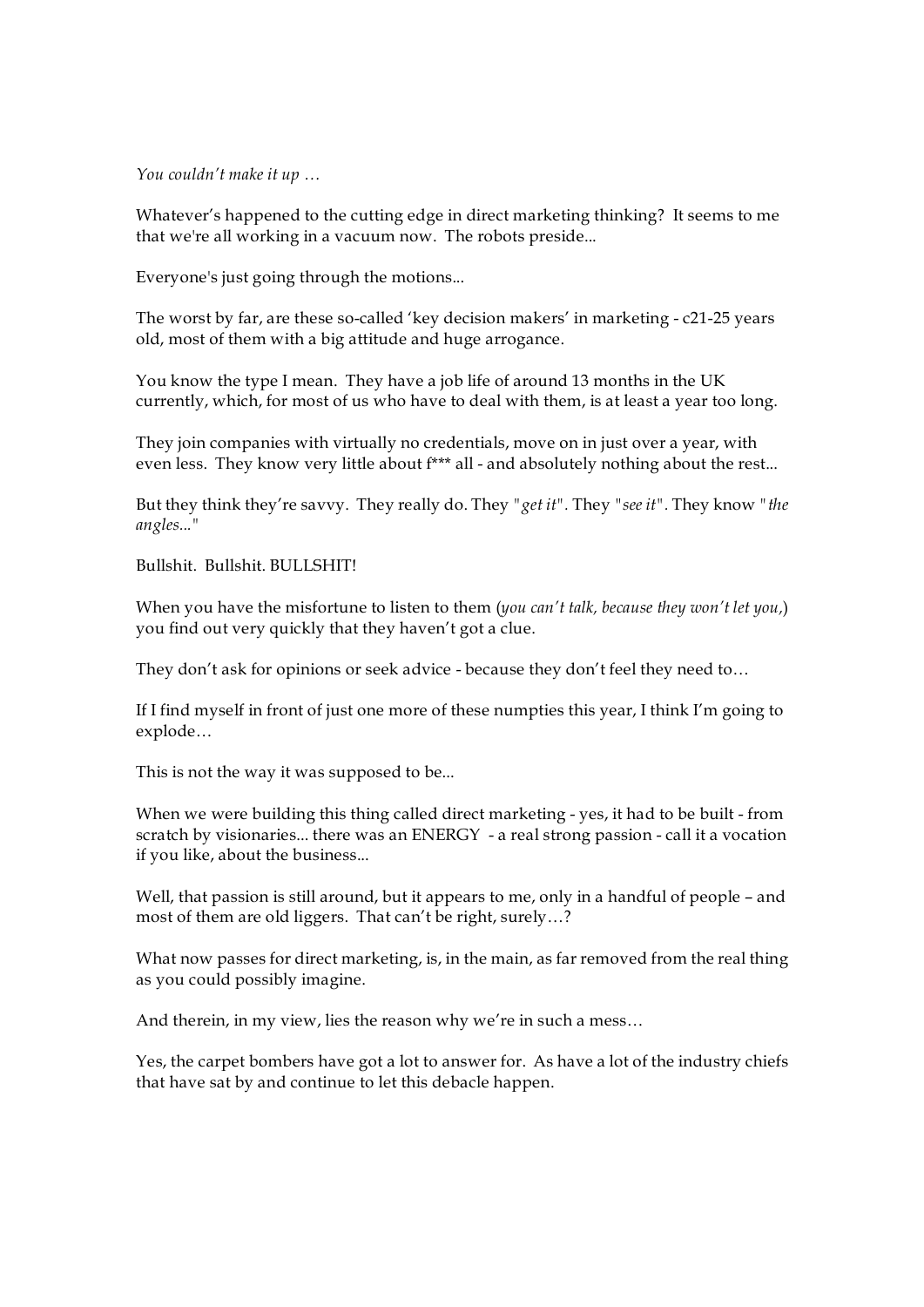But I'm convinced the real reason we've pissed everybody off, is as I said last time, there has been a consistent lack of quality in our messages. Primarily I'm talking about

creative and COPY...<br>We've wasted people's time. Shown them no respect. We've confused them, made them angry, talked down to them, across them, up to them, but never to them – in the right way.

So, they are now jumping at the chance to cut us off at the knees…

Look at the biggest mailer on the article above – MBNA. You'd think after mailing quantities like that year on year, they would know what they're doing by now wouldn't you?

Wrong…wrong… WRONG…

Their direct mail is abject most of the time. The copy is pedestrian and boring. Layout is

kindergarten standard.<br>Here are two mailings I received within a fortnight of each other not too long ago:

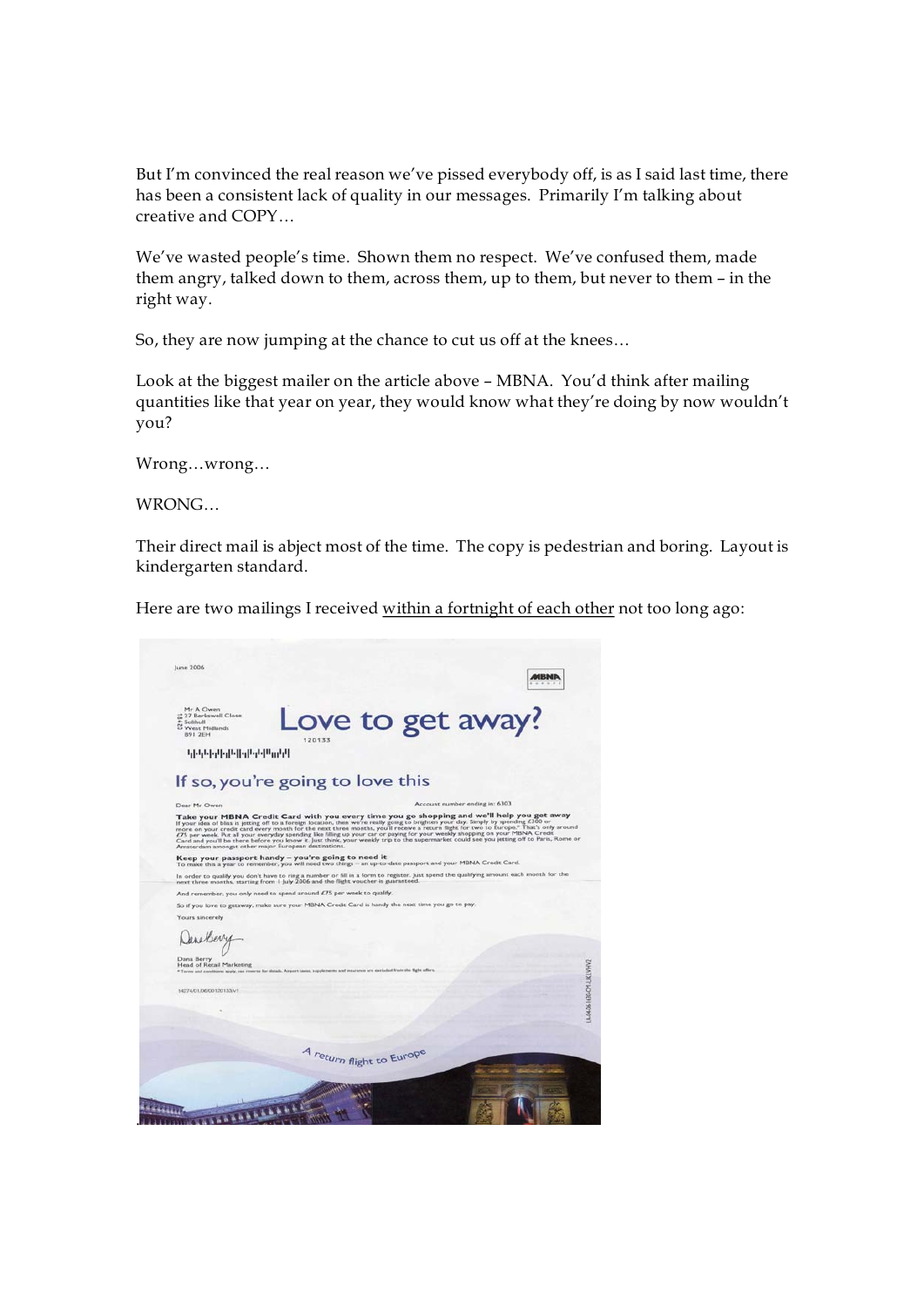|                      | MBNA Europe Bank Limited<br>PO Bes 1004                                                                                                                                                                                                                                                                  |              |
|----------------------|----------------------------------------------------------------------------------------------------------------------------------------------------------------------------------------------------------------------------------------------------------------------------------------------------------|--------------|
|                      | Chester Business Park                                                                                                                                                                                                                                                                                    |              |
| <b>BOP</b><br>w      | Chriter <sup>1</sup><br>CH4 QWW                                                                                                                                                                                                                                                                          |              |
|                      |                                                                                                                                                                                                                                                                                                          |              |
|                      |                                                                                                                                                                                                                                                                                                          |              |
|                      |                                                                                                                                                                                                                                                                                                          |              |
|                      |                                                                                                                                                                                                                                                                                                          |              |
| Mr A Owen            |                                                                                                                                                                                                                                                                                                          |              |
| <b>SOLIHULL</b>      | 27 Berkswell Close                                                                                                                                                                                                                                                                                       |              |
| <b>West Midlands</b> |                                                                                                                                                                                                                                                                                                          |              |
| <b>B91 2EH</b>       | 18420                                                                                                                                                                                                                                                                                                    |              |
|                      |                                                                                                                                                                                                                                                                                                          |              |
|                      | կեկներկցիկիվիցիկիցներ                                                                                                                                                                                                                                                                                    |              |
|                      |                                                                                                                                                                                                                                                                                                          |              |
|                      |                                                                                                                                                                                                                                                                                                          |              |
|                      |                                                                                                                                                                                                                                                                                                          |              |
|                      |                                                                                                                                                                                                                                                                                                          |              |
| Dear Mr Owen         | Account Number ending in: XXXX XXXX XXXX 4957                                                                                                                                                                                                                                                            |              |
|                      |                                                                                                                                                                                                                                                                                                          |              |
|                      | Love every night in                                                                                                                                                                                                                                                                                      |              |
|                      | with the help of your MBNA Visa Credit Card                                                                                                                                                                                                                                                              |              |
|                      |                                                                                                                                                                                                                                                                                                          |              |
|                      | The simple things in life are a gift: that first cup of tea in the morning; a brand new pair of shoes; a day out with your<br>family; a meal with friends. Now, when you use your MBNA Visa Credit Card for these simple pleasures, they could<br>turn into a prize that could make every night special. |              |
|                      |                                                                                                                                                                                                                                                                                                          |              |
|                      | Make a card purchase with your MBNA Visa Credit Card and you could win a<br>state-of-the-art home entertainment system                                                                                                                                                                                   |              |
|                      |                                                                                                                                                                                                                                                                                                          |              |
|                      | Between 1 June and 30 June 2006 every time you use your MBNA Visa Credit Card you'll automatically be entered                                                                                                                                                                                            |              |
|                      | into our fantastic free prize draw. Each card purchase counts as one entry into the draw and someone will be the<br>lucky winner of a state-of-the-art home entertainment system. Plus, what's even better is that you get to choose your                                                                |              |
| own prize.           |                                                                                                                                                                                                                                                                                                          |              |
|                      | The more card purchases you make, the more chances you have to win                                                                                                                                                                                                                                       |              |
|                      |                                                                                                                                                                                                                                                                                                          |              |
|                      | If you want to increase your chance of winning, just use your MBNA Visa Credit Card more often between<br>1 June and 30 June 2006. There is no limit to the amount of entries you can have and it's simple to qualify, you                                                                               |              |
|                      | receive one entry every single time you make a card purchase.                                                                                                                                                                                                                                            |              |
|                      |                                                                                                                                                                                                                                                                                                          |              |
|                      | So if you don't want to miss out on this fantastic opportunity, start using your MBNA Visa Credit Card today.                                                                                                                                                                                            |              |
|                      | Yours sincerely                                                                                                                                                                                                                                                                                          |              |
|                      |                                                                                                                                                                                                                                                                                                          |              |
|                      |                                                                                                                                                                                                                                                                                                          |              |
|                      |                                                                                                                                                                                                                                                                                                          |              |
|                      |                                                                                                                                                                                                                                                                                                          |              |
| Dana Berry           |                                                                                                                                                                                                                                                                                                          |              |
|                      | <b>Head of Retail Marketing</b>                                                                                                                                                                                                                                                                          |              |
|                      |                                                                                                                                                                                                                                                                                                          |              |
|                      |                                                                                                                                                                                                                                                                                                          |              |
|                      |                                                                                                                                                                                                                                                                                                          |              |
|                      |                                                                                                                                                                                                                                                                                                          |              |
|                      |                                                                                                                                                                                                                                                                                                          |              |
|                      |                                                                                                                                                                                                                                                                                                          |              |
|                      | Registered Office: Stamfield House, Chester Bustness Park, Chester CH4 9QQ: Registered in England number 2783231.<br>MBNA Europe Bank Limited is suthorised and regulated by the Fituricial Services Authority.                                                                                          |              |
|                      | To improve the quality of our service, we will monitor and/or record some telephone calls.<br>01-1635-MAY06-LEN                                                                                                                                                                                          | 200678/24323 |
|                      |                                                                                                                                                                                                                                                                                                          |              |

Just give me a minute here…

Do you want me to go *away,* or do you want me to stay *in?* Because, I'm confused now. And, as I'm confused, I'm not going to buy from you…

To me, it's barmy. Plain barmy.

Forgetting if we can, the lunacy of these banal approaches within TWO weeks of each other, just look at the other problems.

Desperately poor layout. Poor, ineffectual copy. Emboldening for no reason and very limp selling propositions…*if you want me to go away, or stay in for that matter, give me a compelling reason and tell me how I'll benefit from either. But remember, the benefit has to be in the headline…*